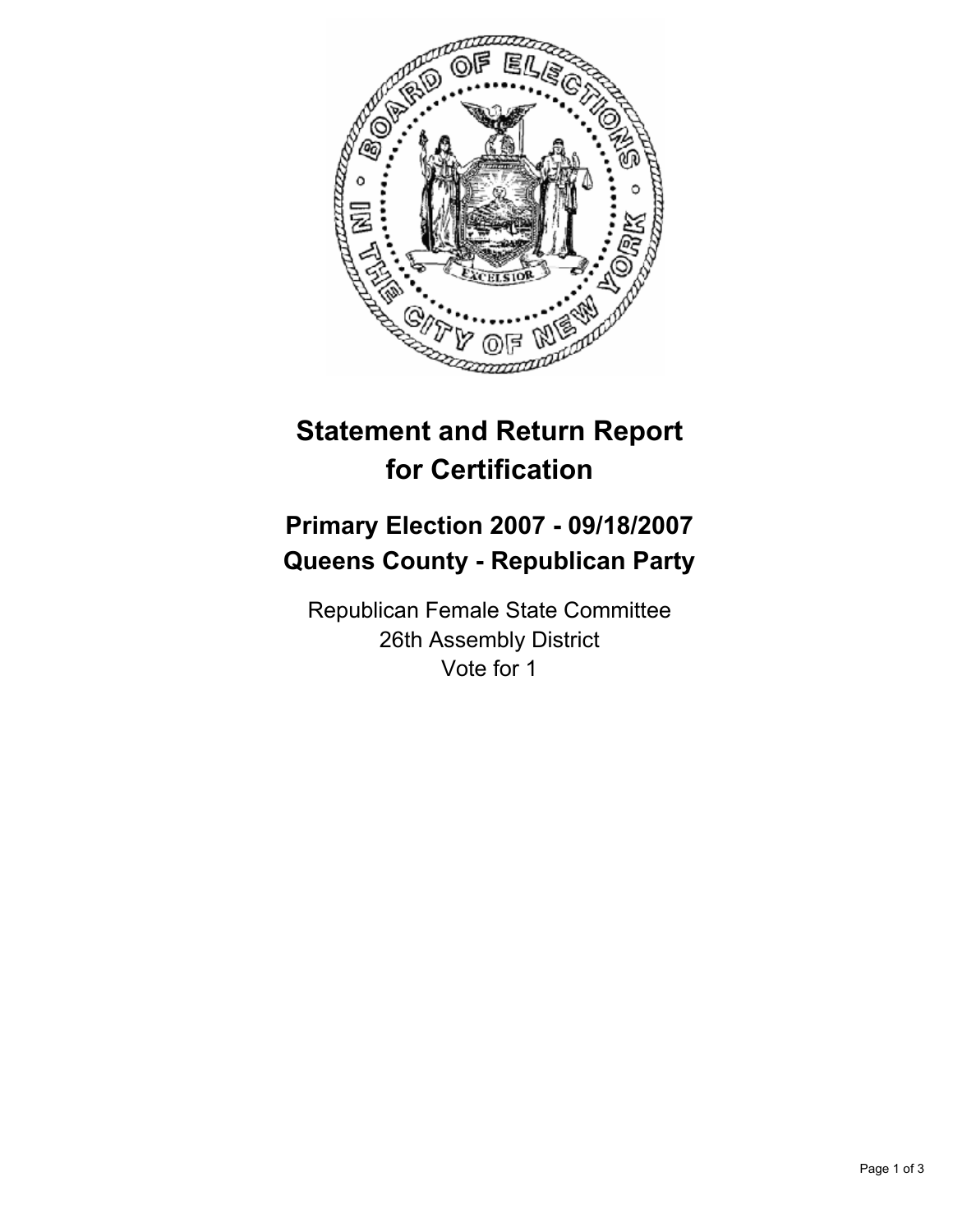

## **Assembly District 26**

| AFFIDAVIT<br><b>GLORIA A PIEKARSKI</b> | ◠<br>561 |
|----------------------------------------|----------|
| ROSE SPONDELLO                         | 374      |
| <b>Total Votes</b>                     | 935      |